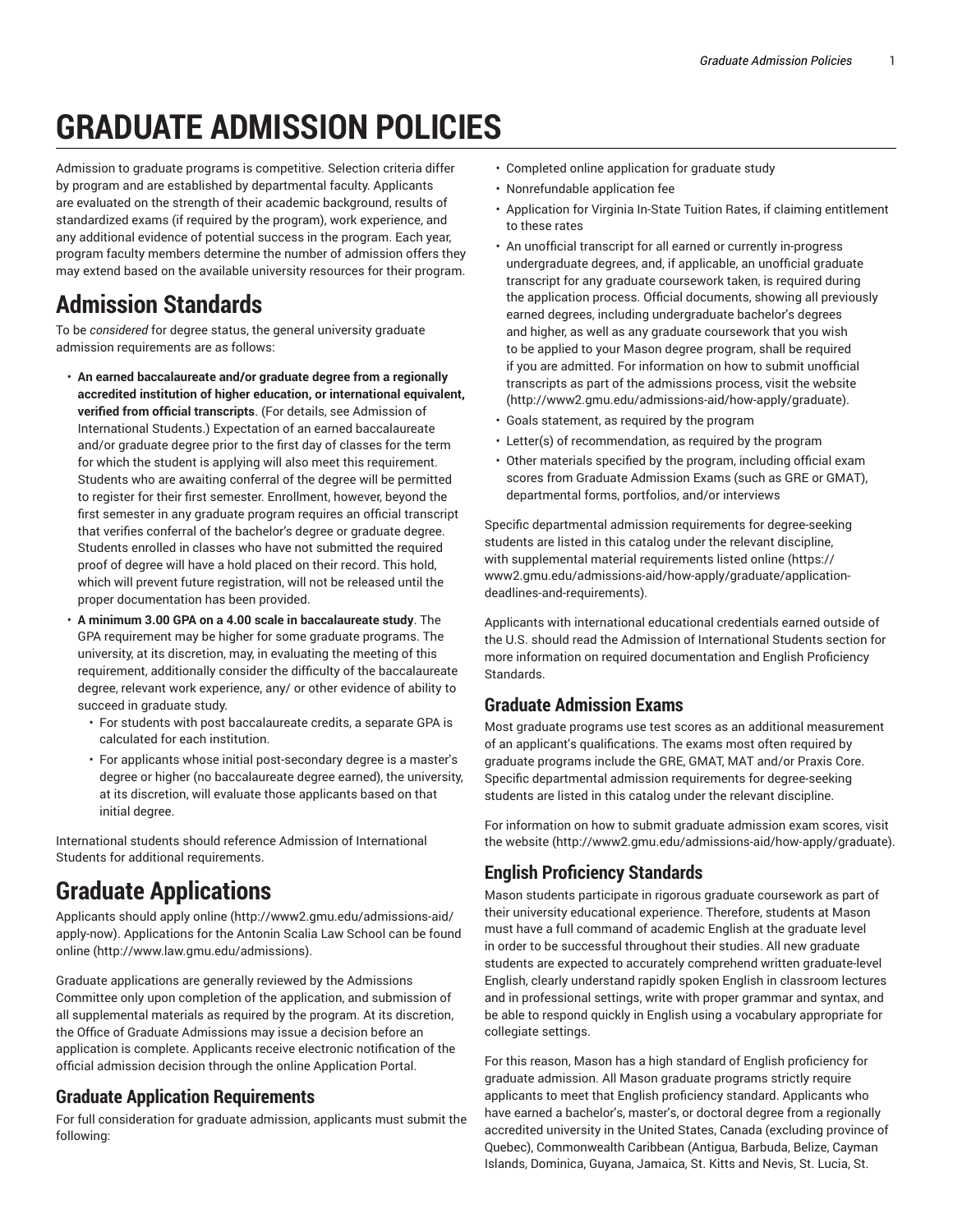Vincent and Grenadines, and Trinidad and Tobago), United Kingdom, Ireland, Australia, and New Zealand are considered to have met that standard. All other applicants are required to take an English proficiency examination and meet minimum scores set by Mason in order to be considered for admission. The TOEFL, Pearson Test of English, or IELTS exams can be used to meet this requirement. The Office of Admissions is the sole decision maker for English Language proficiency.

For details on English proficiency requirements, see Admission of International Students. Individual programs reserve the right to set different minimum scores and, therefore, their admission requirements in this catalog should be reviewed.

### **Online Application Portal**

Mason provides all graduate applicants access to the Online Application Portal, through which the online application and supplemental documents must be submitted. This Application Portal is where applicants track their application progress and status. The Online Application Portal can be accessed online (https://www2.gmu.edu/ admissions-aid/how-apply/application-status). Applicants are responsible for regularly reviewing the Portal in order to submit updated required documentation (when necessary), and reviewing important information regarding their admission status.

#### **E-mail**

Mason uses the e-mail account provided at the point of application to communicate with applicants. Applicants should use this to communicate with the Office of Graduate Admissions, school/ department/program, and other administrative units, and check it regularly for important information regarding their admission application.

### **Offer of Admission**

Applicants will be notified that a decision has been made on their application via their email. In order to view their official decision letter, applicants must log in to their Online Application Portal. The offer of admissions will not be sent via postal mail, printed, or e-mailed. The offer of admission specifies the effective date of admission, category of admission offered, and name of the advisor or advising team assigned to the applicant. This offer is good only for the semester and program for which the applicant applies. The offer must be accepted by submitting an online Intent to Enroll form (and a deposit if required by the school, college or program) through the Online Application Portal. A denial of admission is not subject to appeal. Questions pertaining to admission waitlists should be directed to the appropriate college or school as policies vary by graduate program.

### **Right to Rescind Admission**

Mason reserves the right to rescind offers of admission if applicants fail to (1) successfully complete their current academic program, (2) maintain grades that meet the requirements for admission to George Mason University, and/ or (3) exhibit exemplary personal conduct prior to enrollment. Additionally, Mason may rescind an offer of admission based on cancellation or change of any test score required for admission or if it is determined that admission was obtained through the use of incomplete, falsified, altered, or embellished information. Mason also reserves the right to impose restrictions or requirements on the admission of a student (e.g., housing or educational restrictions or additional conditions or requirements prior to enrollment) as a result of any of the foregoing. Admitted students are required to update the Office of Admissions in a timely fashion of any new information that

may affect their admission, including, but not limited to, any changes in their participation in their current academic program or their grades, or any conduct related issues (e.g., criminal matters and school discipline matters).

Upon learning of any relevant changes to a student's record, either directly from the student or from a third-party, the Dean of Admissions shall refer the case to the appropriate committee for review. The student shall have an opportunity to provide a written statement to the Dean of Admissions for consideration by the committee. The committee shall make a recommendation to the Dean of Admissions regarding whether the offer of admission should be rescinded or whether any restrictions or additional requirements should be placed on the student. In the case of withdrawal of admission from a matriculated student credit earned at Mason may be withheld.

#### **Admission of Graduate Degree Holders**

Those holding one or more graduate degrees may earn an additional graduate degree in another discipline. For admission to a second graduate degree program, students should submit an application, transcripts, and other documents as required by the second degree program. Course credits used to satisfy the degree requirements for the first graduate degree may not be used to satisfy the degree requirements for the second graduate degree. In programs with overlapping or similar requirements, students will be advised in the subsequent degree program regarding appropriate course substitutions for subjects already covered.

#### **Provisional Admission**

Provisional admission specifies requirements that must be met prior to graduation, as detailed below.

Provisional Admission is intended for those applicants who have provided evidence that suggests they are able to pursue graduate coursework, but have not taken foundational or pre-requisite coursework requirements, or do not meet GPA minimum requirements.

A degree-seeking graduate applicant with a baccalaureate degree from a regionally accredited institution of higher education, or international equivalent, with a GPA below the minimum for the graduate program, or applicants who are missing specific foundational or pre-requisite coursework requirements, may, at the discretion of the academic unit or program, be offered provisional admission if sufficient evidence is presented to suggest the applicant has the ability to pursue graduate work. As a first priority when starting the graduate program, a provisionally admitted student must satisfy the provisions of admission. Once the student has satisfied the provisions specified in the offer of admission and submitted all admission credentials, the provisional qualifier will be removed from the student's record. Written confirmation indicating the removal will be sent to the student from the academic unit, institute dean or director.

Provisionally required courses must be completed successfully, earning a grade of B or better, on the student's first attempt within the first 12 credits of enrollment (or a more restricted time frame specified by the department in the offer of provisional admission). Provisionally required courses may not be repeated. Students who do not complete these courses successfully will be terminated from the program. All applicants admitted provisionally are in degree-seeking status, and course work taken appears as part of their graduate-level transcript. Students in provisional status may not take courses in the consortium or elsewhere,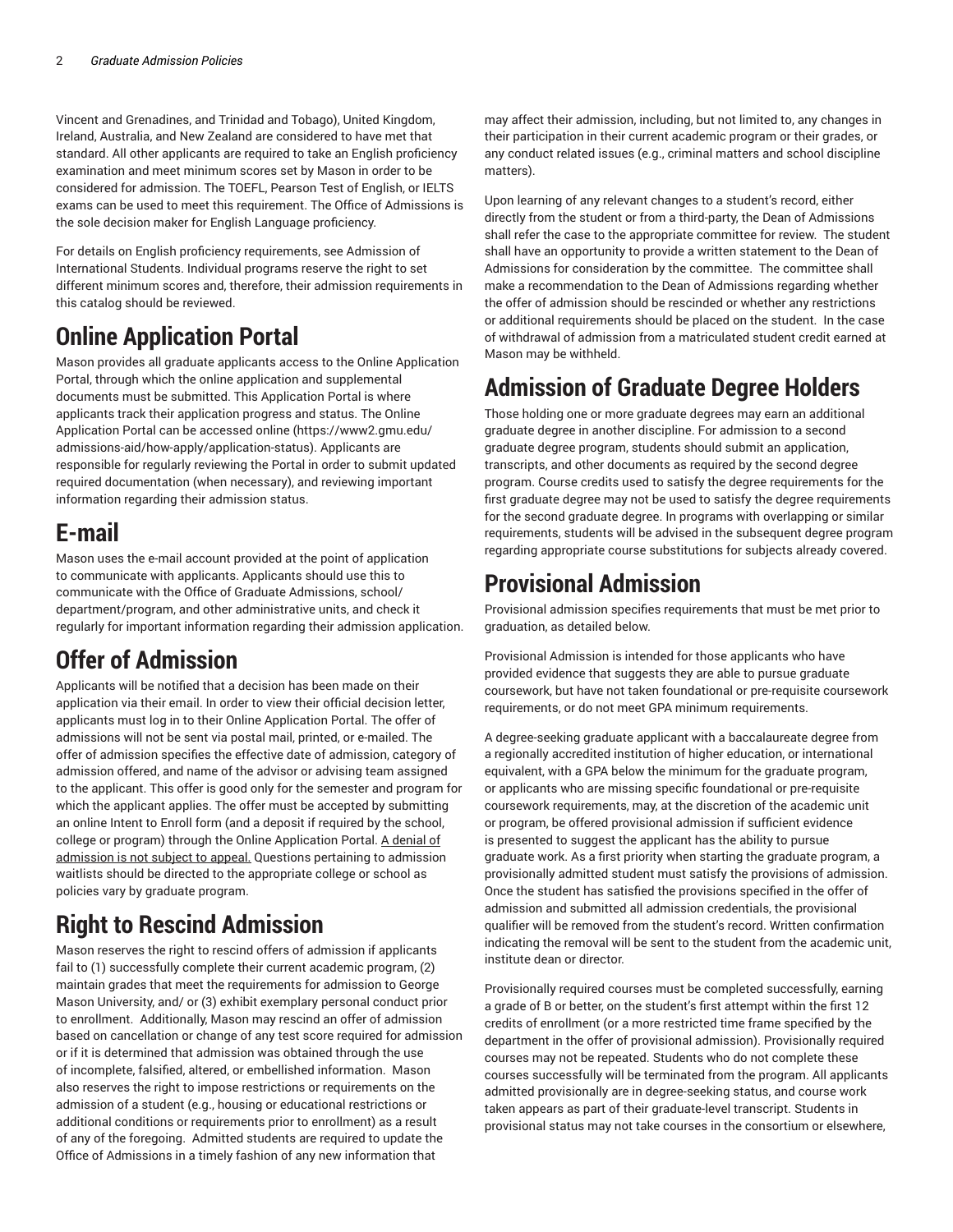or transfer graduate course work into their program until the provisions of admission have been met.

Due to federal requirements, students on F1/J1 visas are not eligible for Provisional Admission to George Mason University.

While the provision is in effect, graduate students whose registration includes undergraduate courses are considered full time if they meet the undergraduate standard by being registered in at least 12 credit hours per semester. For more information on full-time status, see the Student Classification sections in AP.5 Undergraduate Policies and AP.6 Graduate Policies of this catalog.

#### **Conditional Admission**

Conditional admission specifies requirements that must be met prior to enrollment, as detailed below.

Conditional Admission is intended for those applicants who do not meet the academic standards of admission, but provide sufficient evidence to suggest the ability to pursue graduate coursework. Conditional admission cannot be offered to applicants who have not met minimum English language proficiency requirements as outlined in the English Proficiency Standards under Admission of International Students. It also may not be offered to applicants who do not have, or will not earn, a baccalaureate degree from a regionally accredited institution of higher education or international equivalent. An applicant will not be fully admitted and allowed to enroll into the graduate program until meeting the conditions set for admission.

A graduate applicant who does not meet the minimum admission standards may, at the discretion of the academic unit or program, be offered conditional admission if sufficient evidence is presented to suggest that the applicant has the ability to pursue graduate coursework. Conditionally admitted students must satisfy the conditions of their admission prior to enrollment in courses. Once the student has satisfied the conditions specified in the conditional offer of admission and submitted all admission credentials, including test scores, the conditional offer of admission will be updated to full or provisional admission. Notification of full or provisional admission will be provided to the student in the form of an updated letter of admission from the Office of Graduate Admissions, which will be published to the student's Online Application Portal.

Due to federal requirements, students on F1/J1 visas are not eligible for Conditional Admission to George Mason University.

The conditional offer of admission will be withdrawn if the student does not meet the conditions within one academic year from the first day of classes for the semester to which they applied (or a more restricted time frame specified by the program in the offer of admission).

#### **Deferred Application Decision Pending Additional Coursework**

Applicants are notified when action on an application has been deferred pending completion of courses that are prerequisite to graduate study in a chosen field. Applicants should notify their academic unit or program as soon as the prerequisites have been met. Applicants are responsible for furnishing unofficial transcripts confirming that prerequisite courses have been satisfactorily completed. Applicants have one academic year or less, dependent upon the program, to complete

prerequisites. An admission decision cannot be made until these grades are received.

**NOTE:** The above admission decisions (provisional, conditional, and deferred pending additional coursework) are utilized at the discretion of each academic unit. Applicants should refer to the admissions website of the academic unit to which they are applying for further clarification on the types of admissions decisions that are made for their program of interest.

#### **Deferral or Reconsideration of Admitted Students**

The Office of Graduate Admissions, in coordination with the program of admission, will consider requests from admitted students to either defer enrollment or reconsider their application for a future term. These requests are initiated by the applicant through the Intent to Enroll form, which is found on the Online Application Portal. Depending on the program of admission, the applicant will either be granted a deferral, a reconsideration, or the request will be denied.

A deferral is an automatic admission that does not require an applicant to go back through admissions review. A reconsideration is not an automatic admission and an applicant must go through admissions review again, regardless of previous admit decision.

Offers of funding are not guaranteed for deferrals or reconsiderations and are at the discretion of the program of admission.

All requests for deferral or reconsideration must be submitted using the directions on the Online Application Portal by the enrollment deadline listed in the student's offer of admission. Deferral or Reconsideration is granted only for a period of one full academic year (Ex. Fall to Fall) or less, with some programs having specific term restrictions for delaying enrollment. These restrictions vary by program and, as such, applicants should check with their respective academic unit or program.

### **Reopening Incomplete Applications**

The Office of Graduate Admissions will allow applicants to reopen submitted, but incomplete applications that never received an admission decision for the term of original application. An application may only be reopened for the original program to which the student applied. The reopened application must meet deadlines and requirements for the new term. This reopen is offered as a one-time courtesy without fee. Applications may be moved no further than one full academic year forward from the term of the original application (Ex. Fall to Fall), with some programs having specific term restrictions for reopening an application. These restrictions are listed online (https://www2.gmu.edu/ admissions-aid/how-apply/graduate/frequently-asked-questions). To request a reopen the applicant must make the request through Reopen Request Form, located within the cancellation letter.

### **Records Maintenance and Disposal**

All admissions documents, including academic records sent from other institutions, become the property of the Office of Admissions and part of the applicant's official university file. These documents **will not be returned** to the applicant. Admission credentials are retained for only 12 months. They are subsequently destroyed if applicants do not register for courses within the period for which the offer of admission is valid, have been denied admission, do not respond to requests for additional